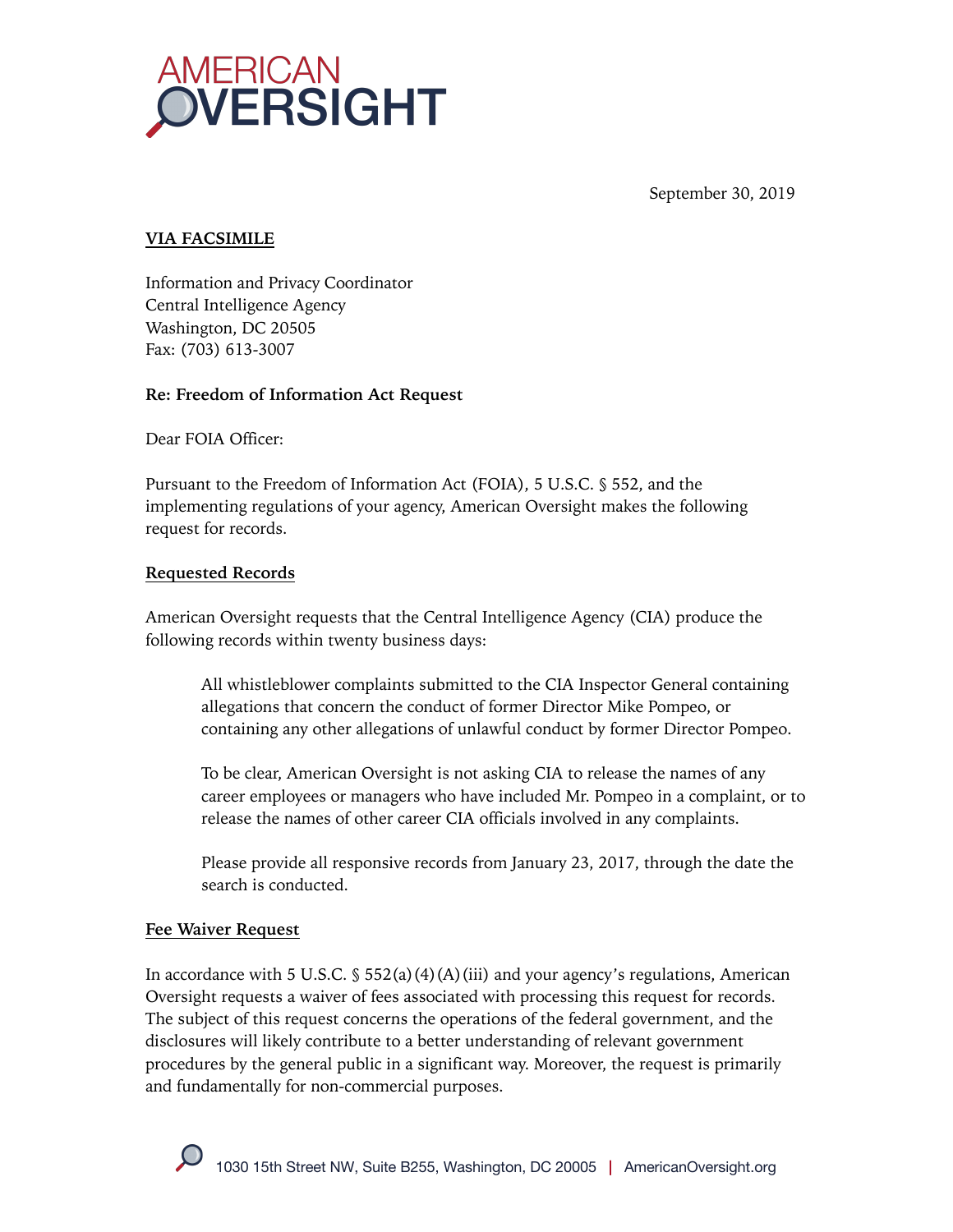American Oversight requests a waiver of fees because disclosure of the requested information is "in the public interest because it is likely to contribute significantly to public understanding of operations or activities of the government."<sup>1</sup> The public has a significant interest in understanding whether a senior administration official has been the subject of whistleblower complaints, and the number and subject matter of such complaints. Records with the potential to shed light on this question would contribute significantly to public understanding of operations of the federal government, including whether government officials have raised, or even repeatedly raised, concerns regarding the actions, leadership, or ethical compliance of one of the Trump administration's most senior and influential figures. American Oversight is committed to transparency and makes the responses agencies provide to FOIA requests publicly available, and the public's understanding of the government's activities would be enhanced through American Oversight's analysis and publication of these records.

This request is primarily and fundamentally for non-commercial purposes.<sup>2</sup> As a  $501(c)(3)$ nonprofit, American Oversight does not have a commercial purpose and the release of the information requested is not in American Oversight's financial interest. American Oversight's mission is to promote transparency in government, to educate the public about government activities, and to ensure the accountability of government officials. American Oversight uses the information gathered, and its analysis of it, to educate the public through reports, press releases, or other media. American Oversight also makes materials it gathers available on its public website and promotes their availability on social media platforms, such as Facebook and Twitter.3

American Oversight has also demonstrated its commitment to the public disclosure of documents and creation of editorial content through numerous substantive analyses posted to its website. <sup>4</sup> Examples reflecting this commitment to the public disclosure of documents and the creation of editorial content include the posting of records related to an ethics waiver received by a senior Department of Justice attorney and an analysis of what those records demonstrated regarding the Department's process for issuing such waivers;<sup>5</sup> posting records received as part of American Oversight's "Audit the Wall" project

 $1\,5$  U.S.C.  $\frac{6}{3}$  552(a)(4)(A)(iii).

<sup>2</sup> *See* 5 U.S.C. § 552(a)(4)(A)(iii).

<sup>&</sup>lt;sup>3</sup> American Oversight currently has approximately 12,200 page likes on Facebook and 54,400 followers on Twitter. American Oversight, FACEBOOK,

https://www.facebook.com/weareoversight/ (last visited Sept. 6, 2019); American Oversight (@weareoversight), TWITTER, https://twitter.com/weareoversight (last visited Sept. 6, 2019).

<sup>4</sup> *News*, AMERICAN OVERSIGHT, https://www.americanoversight.org/blog.

<sup>5</sup> *DOJ Records Relating to Solicitor General Noel Francisco's Recusal*, AMERICAN OVERSIGHT, https://www.americanoversight.org/document/doj-civil-division-response-noel-franciscocompliance; *Francisco & the Travel Ban: What We Learned from the DOJ Documents*, AMERICAN OVERSIGHT, https://www.americanoversight.org/francisco-the-travel-ban-what-welearned-from-the-doj-documents.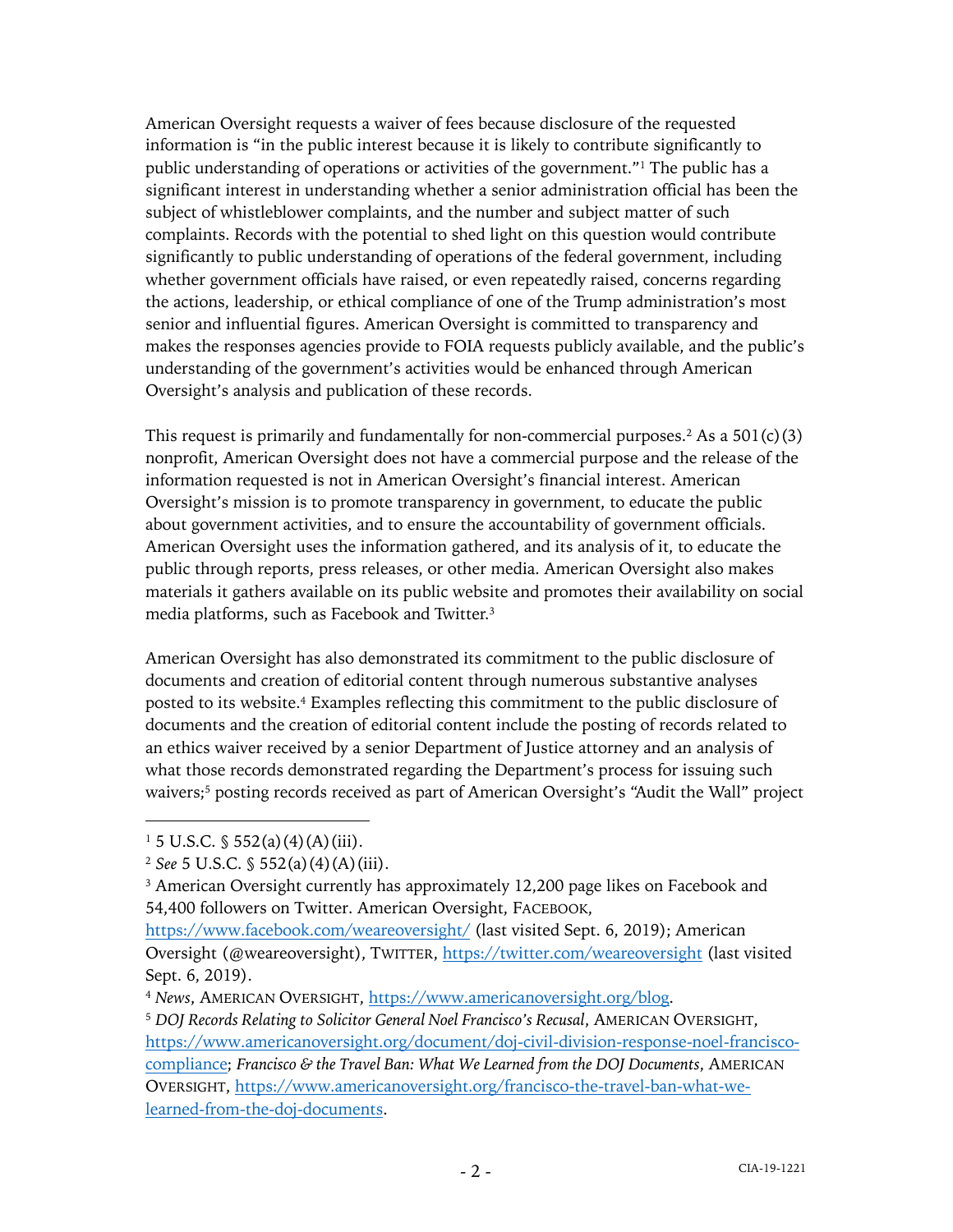to gather and analyze information related to the administration's proposed construction of a barrier along the U.S.-Mexico border, and analyses of what those records reveal;<sup>6</sup> posting records regarding potential self-dealing at the Department of Housing & Urban Development and related analysis; $\frac{7}{2}$  posting records and analysis relating to the federal government's efforts to sell nuclear technology to Saudi Arabia;8 and posting records and analysis regarding the Department of Justice's decision in response to demands from Congress to direct a U.S. Attorney to undertake a wide-ranging review and make recommendations regarding criminal investigations relating to the President's political opponents and allegations of misconduct by the Department of Justice itself and the Federal Bureau of Investigation.<sup>9</sup>

Accordingly, American Oversight qualifies for a fee waiver.

# **Guidance Regarding the Search & Processing of Requested Records**

In connection with its request for records, American Oversight provides the following guidance regarding the scope of the records sought and the search and processing of records:

- Please search all locations and systems likely to have responsive records, regardless of format, medium, or physical characteristics. For instance, if the request seeks "communications," please search all locations likely to contain communications, including relevant hard-copy files, correspondence files, appropriate locations on hard drives and shared drives, emails, text messages or other direct messaging systems (such as iMessage, WhatsApp, Signal, or Twitter direct messages), voicemail messages, instant messaging systems such as Lync or ICQ, and shared messages systems such as Slack.
- § In conducting your search, please understand the terms "record," "document," and "information" in their broadest sense, to include any written, typed, recorded, graphic, printed, or audio material of any kind. We seek records of any kind,

<sup>6</sup> *See generally Audit the Wall*, AMERICAN OVERSIGHT,

https://www.americanoversight.org/investigation/audit-the-wall; *see, e.g.*, *Border Wall Investigation Report: No Plans, No Funding, No Timeline, No Wall*, AMERICAN OVERSIGHT, https://www.americanoversight.org/border-wall-investigation-report-no-plans-nofunding-no-timeline-no-wall.

<sup>7</sup> *Documents Reveal Ben Carson Jr.'s Attempts to Use His Influence at HUD to Help His Business*, AMERICAN OVERSIGHT, https://www.americanoversight.org/documents-reveal-ben-carsonjr-s-attempts-to-use-his-influence-at-hud-to-help-his-business.

<sup>8</sup> *Investigating the Trump Administration's Efforts to Sell Nuclear Technology to Saudi Arabia*, AMERICAN OVERSIGHT, https://www.americanoversight.org/investigating-the-trumpadministrations-efforts-to-sell-nuclear-technology-to-saudi-arabia.

<sup>9</sup> *Sessions' Letter Shows DOJ Acted on Trump's Authoritarian Demand to Investigate Clinton*, AMERICAN OVERSIGHT, https://www.americanoversight.org/sessions-letter.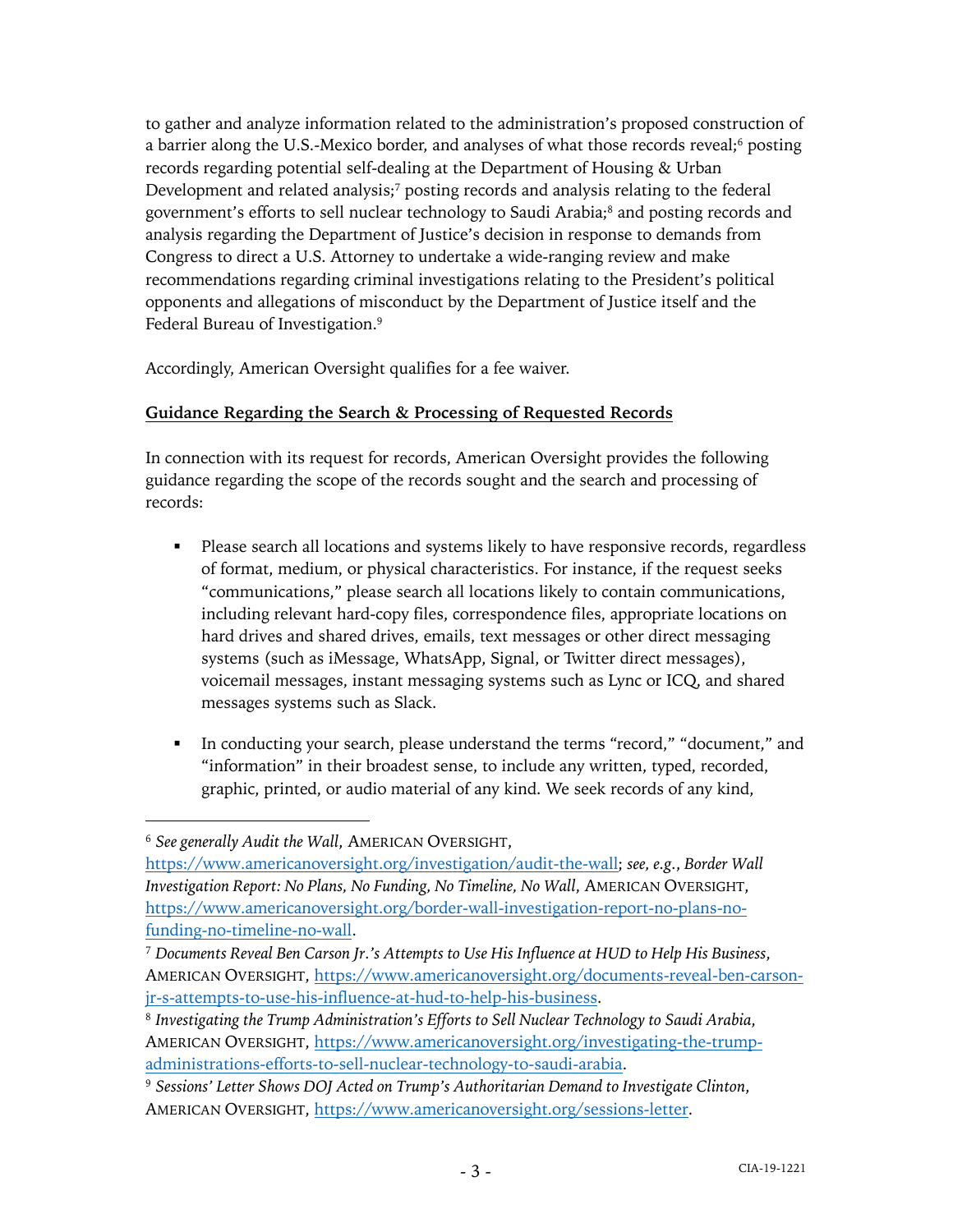including electronic records, audiotapes, videotapes, and photographs, as well as letters, emails, facsimiles, telephone messages, voice mail messages and transcripts, notes, or minutes of any meetings, telephone conversations, or discussions.

- Our request for records includes any attachments to those records or other materials enclosed with those records when they were previously transmitted. To the extent that an email is responsive to our request, our request includes all prior messages sent or received in that email chain, as well as any attachments to the email.
- § Please search all relevant records or systems containing records regarding agency business. Do not exclude records regarding agency business contained in files, email accounts, or devices in the personal custody of your officials, such as personal email accounts or text messages. Records of official business conducted using unofficial systems or stored outside of official files are subject to the Federal Records Act and FOIA.10 It is not adequate to rely on policies and procedures that require officials to move such information to official systems within a certain period of time; American Oversight has a right to records contained in those files even if material has not yet been moved to official systems or if officials have, by intent or through negligence, failed to meet their obligations.<sup>11</sup>
- § Please use all tools available to your agency to conduct a complete and efficient search for potentially responsive records. Agencies are subject to government-wide requirements to manage agency information electronically,<sup>12</sup> and many agencies have adopted the National Archives and Records Administration (NARA) Capstone program, or similar policies. These systems provide options for searching emails and other electronic records in a manner that is reasonably likely to be more complete than just searching individual custodian files. For example, a custodian may have deleted a responsive email from his or her email program, but your agency's archiving tools may capture that email under Capstone. At the same time, custodian searches are still necessary; agencies may not have direct access to

<sup>10</sup> *See Competitive Enter. Inst. v. Office of Sci. & Tech. Policy*, 827 F.3d 145, 149–50 (D.C. Cir. 2016); *cf. Judicial Watch, Inc. v. Kerry*, 844 F.3d 952, 955–56 (D.C. Cir. 2016).

<sup>11</sup> *See Competitive Enter. Inst. v. Office of Sci. & Tech. Policy*, No. 14-cv-765, slip op. at 8 (D.D.C. Dec. 12, 2016).

<sup>&</sup>lt;sup>12</sup> Presidential Memorandum—Managing Government Records, 76 Fed. Reg. 75,423 (Nov. 28, 2011), https://obamawhitehouse.archives.gov/the-press-

office/2011/11/28/presidential-memorandum-managing-government-records; Office of Mgmt. & Budget, Exec. Office of the President, Memorandum for the Heads of Executive Departments & Independent Agencies, "Managing Government Records Directive," M-12-18 (Aug. 24, 2012), https://www.archives.gov/files/records-mgmt/m-12-18.pdf.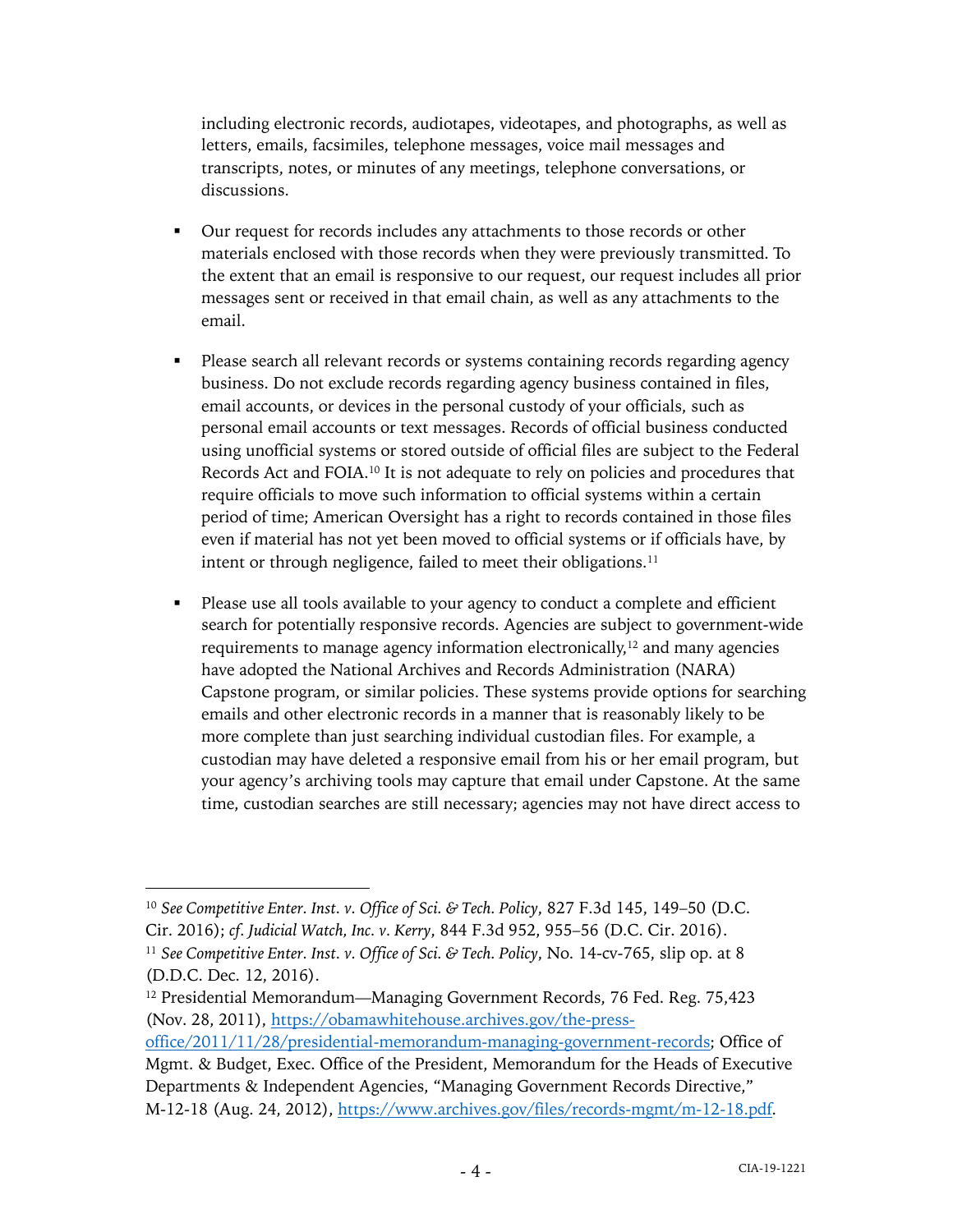files stored in .PST files, outside of network drives, in paper format, or in personal email accounts.

- In the event some portions of the requested records are properly exempt from disclosure, please disclose any reasonably segregable non-exempt portions of the requested records. If a request is denied in whole, please state specifically why it is not reasonable to segregate portions of the record for release.
- Please take appropriate steps to ensure that records responsive to this request are not deleted by the agency before the completion of processing for this request. If records potentially responsive to this request are likely to be located on systems where they are subject to potential deletion, including on a scheduled basis, please take steps to prevent that deletion, including, as appropriate, by instituting a litigation hold on those records.

#### **Conclusion**

If you have any questions regarding how to construe this request for records or believe that further discussions regarding search and processing would facilitate a more efficient production of records of interest to American Oversight, please do not hesitate to contact American Oversight to discuss this request. American Oversight welcomes an opportunity to discuss its request with you before you undertake your search or incur search or duplication costs. By working together at the outset, American Oversight and your agency can decrease the likelihood of costly and time-consuming litigation in the future.

Where possible, please provide responsive material in an electronic format by email. Alternatively, please provide responsive material in native format or in PDF format on a USB drive. Please send any responsive material being sent by mail to American Oversight, 1030 15th Street NW, Suite B255, Washington, DC 20005. If it will accelerate release of responsive records to American Oversight, please also provide responsive material on a rolling basis.

We share a common mission to promote transparency in government. American Oversight looks forward to working with your agency on this request. If you do not understand any part of this request, please contact Dan McGrath at foia@americanoversight.org or